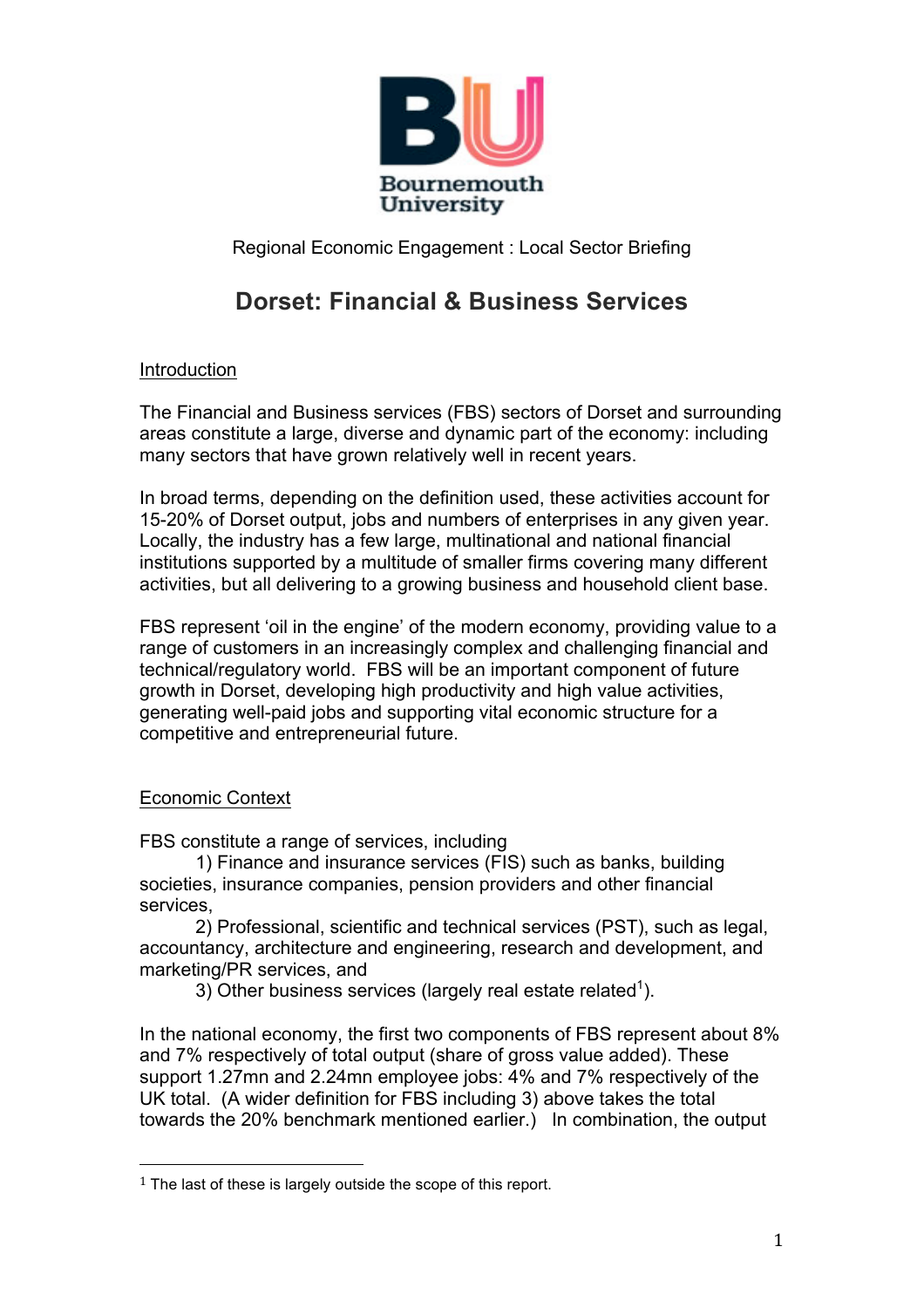

and employment figures suggest FIS is a relatively productive sector (high value output relative to labour input). Within Dorset, the equivalent ratios and totals compared with the national averages are 15% FIS and 8.8% PST for Bournemouth and Poole and 1.6% and 8.5% for the rest of Dorset.

The key message is that the share of these sectors in the economy are increasing over time: they represent an 'engine of growth' in the  $21<sup>st</sup>$  Century.

In broad terms, Dorset's breakdown of sector jobs is displayed in the table below. Dorset has a relatively high part-time element and is 'heavy' on manufacturing (9.1% of the Dorset total versus an 8.5% GB average), accommodation and food services (9.5% versus 7.1%) and the public sector (29% vs 27.4%). It is comparatively 'light' on transport (2.6% vs 4.5%) and finance and business services (19.7% vs 22.2%): the latter largely reflecting the weight of the 'City' in the national average.

| agric & mining |  | 900 distribution      |               | 52,400   finan & business | 62,100  |  |
|----------------|--|-----------------------|---------------|---------------------------|---------|--|
| energy & water |  | $2,300$ transport     |               | 8,200   public            | 91,400  |  |
| manufacturing  |  | $28,600$ accom & food |               | 30,000   other services   | 15,000  |  |
| construction   |  | 15,500   info & comms | 8,300   Total |                           | 314,700 |  |
|                |  |                       |               |                           |         |  |

#### **Dorset: Employee Jobs (2014, no.)**

Source: ONS - NOMIS

## Spatial Employment Detail

Looking at the FIS and PST definitions of employment in more detail, we find the Dorset conurbation (defined for this purpose as Bournemouth, Poole, East Dorset and Christchurch) and the County area (Purbeck, West Dorset, North Dorset and Weymouth and Portland) have the aggregated employment characteristics shown in the next table. As would probably be expected, the conurbation is the centre of provision for these services in Dorset, providing over three quarters of the Dorset total for FBS jobs.

#### **Dorset: Employee Jobs (2014, no.)**

|            | conurbation | county | total  |
|------------|-------------|--------|--------|
| <b>FIS</b> | 13,400      | 900    | 14,300 |
| PST        | 13,300      | 8,300  | 21,600 |
| Total      | 26,700      | 9,200  | 35,900 |

Source: ONS – NOMIS – rounded to nearest 100 to comply with ONS disclosure rules. Definitional changes explain some differences between this and the previous table, chiefly the non-inclusion of real estate services.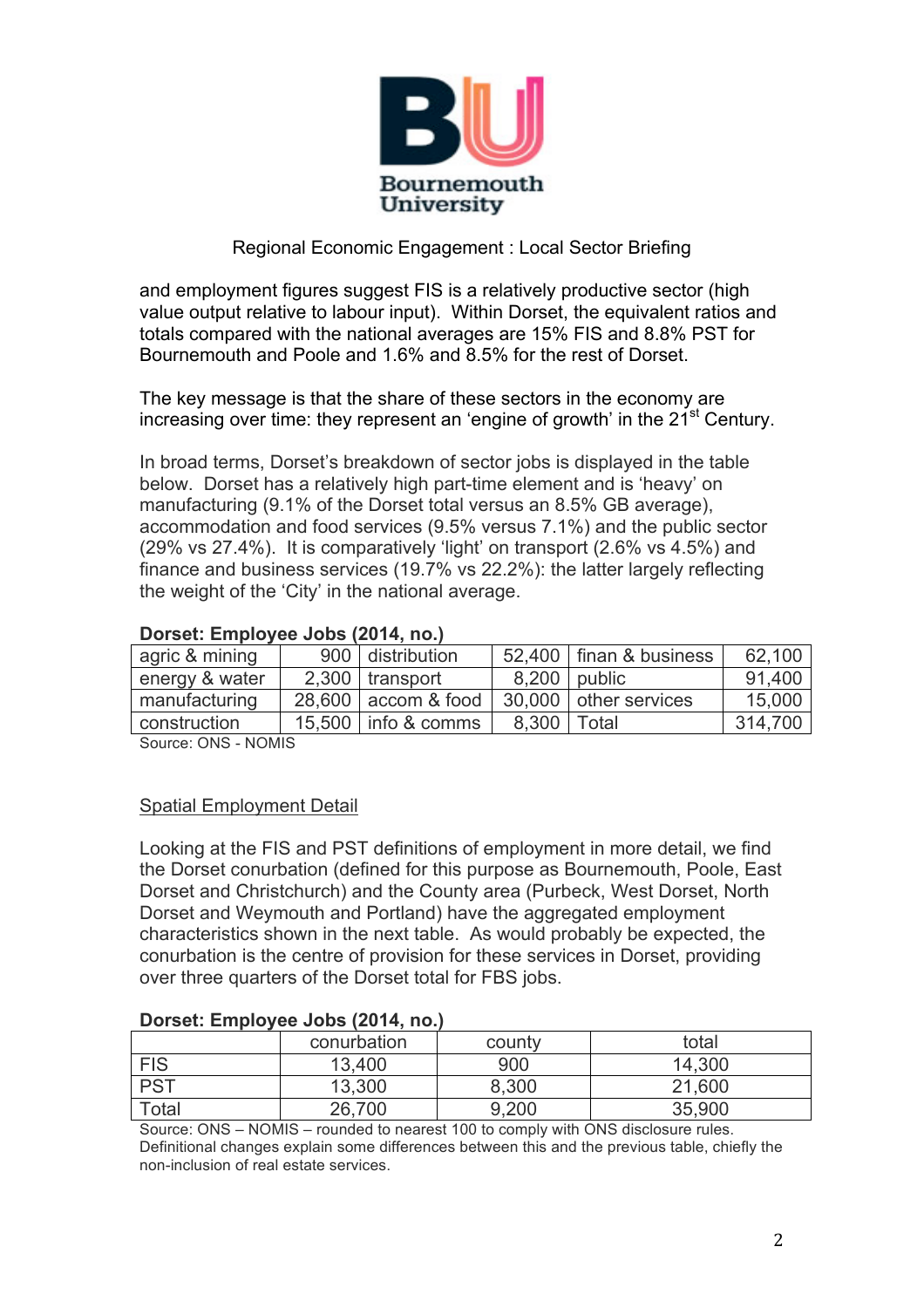

Compared with its neighbours, in absolute terms, Dorset's total number of FBS jobs is less. But, reflecting the relative scale of the economy as a whole, Dorset can argue that it has some concentration in these sectors. The c36,000 jobs in Dorset FBS (as table above) compare well with c44,000 in Swindon and Wiltshire, c53,000 in Devon and Somerset (Heart of the South West LEP), and c69,000 in Solent.

FIS and PST together constitute up to 13% of the employment economy in Dorset. This ratio compares with the equivalent ratios for Dorset's LEP neighbours, as summarised in the next table. Specialisation in these services is greater in Wiltshire (mainly in Swindon) and, to a smaller extent, Solent (Southampton) and lesser in Devon and Somerset (HoSW).

| ----          |        |                  |                     |        |  |
|---------------|--------|------------------|---------------------|--------|--|
|               | Dorset | <b>HoSW</b>      | Sw+Wilts            | Solent |  |
| <b>FIS</b>    | 4.5    | <b>G</b><br>ט. ו | にっ<br>J.J           | 2.9    |  |
| $DC^+$<br>−౦. | 8.4    | .                | -<br>44<br>h<br>ں . | 0.4    |  |
| ________      |        |                  |                     |        |  |

#### **Dorset & Neighbours (2014, % of total economy)**

Source: ONS – NOMIS

## Business Demography

 

Regionally, FBS tends to constitute a few very large firms and a myriad of smaller professional and bespoke service providers. In Dorset, the former group is typified, amongst others, by JP Morgan's activities in Bournemouth  $(c4,000$  employees) and LV's  $(c2,400)$  operations in Poole<sup>2</sup>.

These and other major companies cover a wide range of 'back office' and 'customer facing' activities, often at a global or national level. Their decisions about local investment in particular activities within a global or national context (on-shoring, offshoring and near-shoring for frontline and back-office functions), can have a major impact on the structure of the local economy, its workforce/skills requirements, and its trends of growth over time.

Moreover, they provide an 'anchor' that enables other entrepreneurial business service spin-offs to start, to grow and to develop. In recent years, the growth of FBS, at least in terms of net new jobs (as in the economy as a whole), has tended to be more amongst the SME community of the financial and professional supply chain, which ranges across the full gamut of banking,

<sup>2</sup> Other major employers include Abbey Life, Ageas, Arthur J Gallagher, BNY Mellon, Barclays, Nationwide, Pru Health and Teachers Building Society.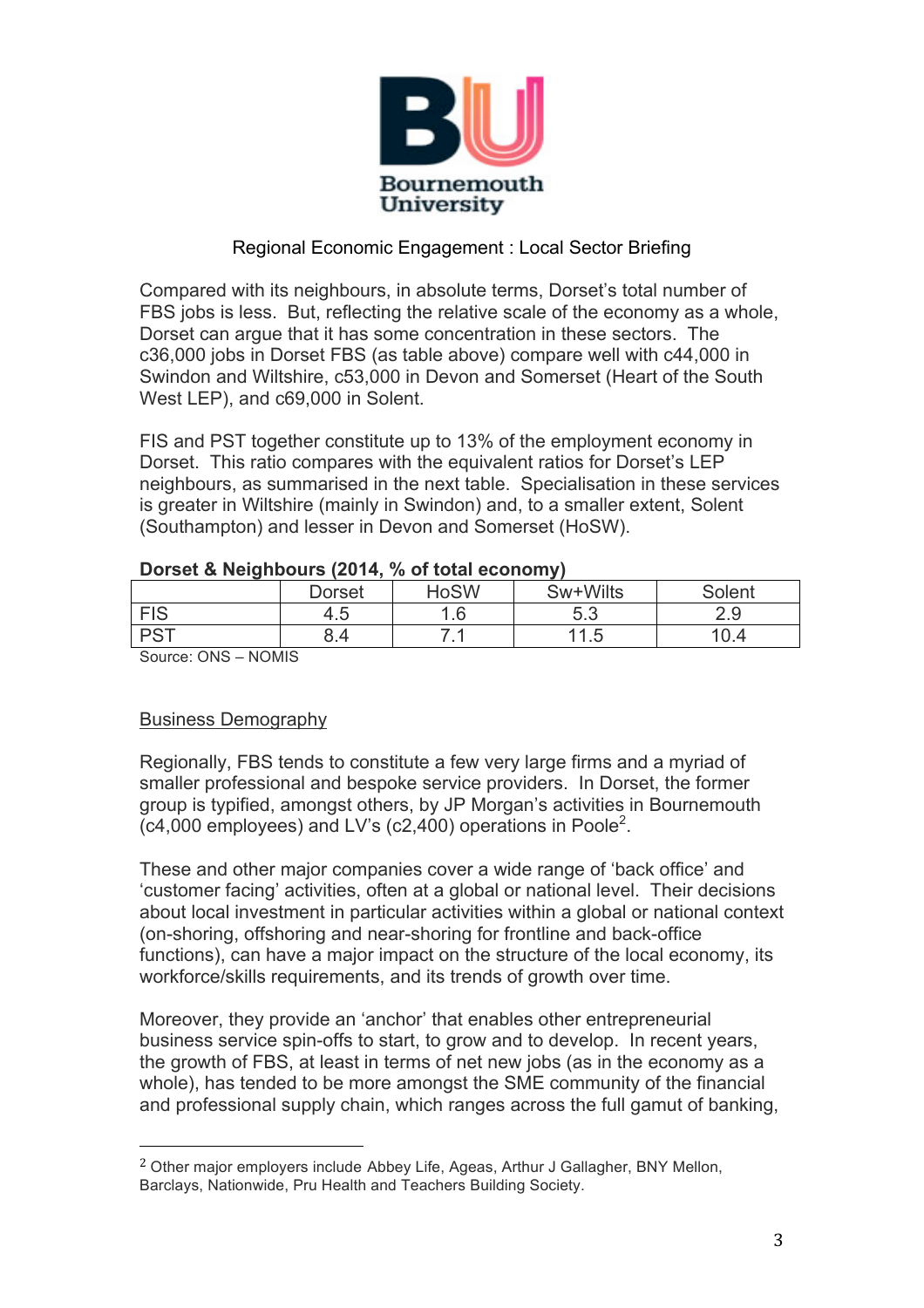

insurance, accountancy and law and other professional services, and scientific, technical and other business consultancy and support services.

The PST companies in Dorset also tend to be at the smaller end of the spectrum, although there are some larger professional firms, some of which are parts of regional or national/international groupings. The PST companies offer standard-to-bespoke support services to the local business community as a whole and/or provide specialised technical and scientific services to particular sectors and/or technologies on a wide geographical scale.

In 2015, Bournemouth, Poole and the rest of Dorset had 110, 95 and 265 enterprises respectively in FIS according to ONS figures<sup>3</sup>. The equivalent numbers for PST and other services were 965, 880 and 2,575 respectively, probably implying a smaller individual scale.

Compared with the spatial totals, the former (FIS) were 1.8%, 1.6% and 1.4% respectively of the total number of local enterprises in each of the three main Dorset authority areas (Bournemouth, Poole and Dorset County), compared with 2.0% for Britain as a whole and a 1.7% average for SW England. This seems to suggest lower numbers but larger firms. On the same basis, the latter (PST) were 16%, 15% and 13.7% respectively of the total number of enterprises compared with 18% national and 15% regional.

In both of these main FBS sectors, a majority are small – indeed, micro businesses (less than 10 employees): i.e. Bournemouth 86% in finance, Poole 89% (both below national/regional averages) and 96% rest of Dorset. Professional equivalents are 93%, 94% and 95% respectively. These ratios are fairly typical for these industries.

The following table shows these enterprise statistics in different detail for a broader definition of FBS. It shows the preponderance of management, property, and professional services in quantitative and share terms. The more urban area is highly represented in real estate and marketing.

 $3$  It is important to recognise that these data series are not always totally representative because 1) firms headquartered elsewhere may not be included and 2) confidentiality rules require major companies not to be identified – hence, branch networks and some large facilities of multinationals may not be fully represented.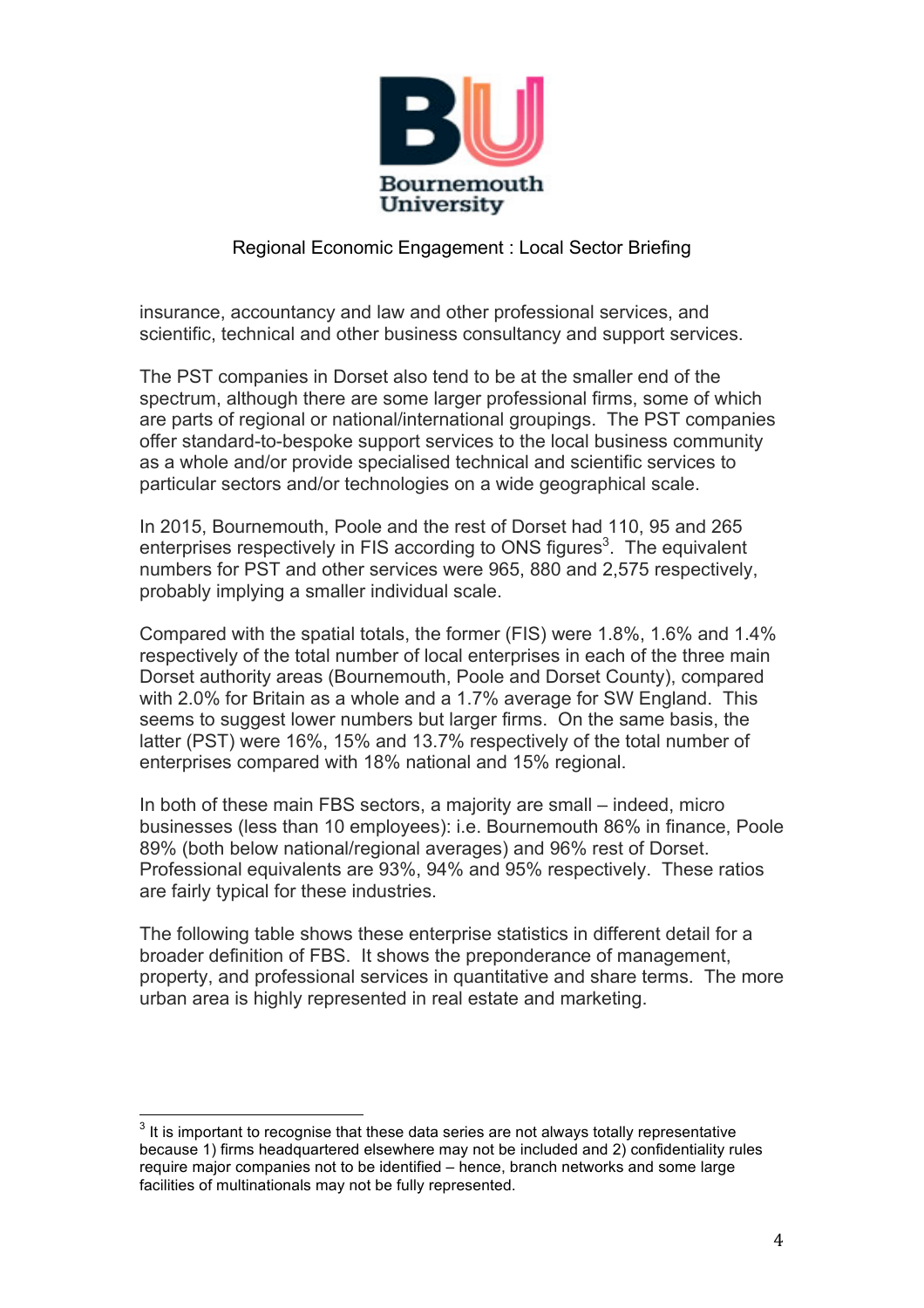

| <b>FBS Enterprise Counts in Dorset 2015</b>     | <b>B'mth</b> | <b>Poole County</b> |     |
|-------------------------------------------------|--------------|---------------------|-----|
| 64: Financial services,                         | 20           | 40                  | 15  |
| except insurance & pensions                     |              |                     |     |
| 65: Insurance, reinsurance & pensions           | 5            | 30                  | 15  |
| 66: Activities auxiliary to finance & insurance | 80           | 200                 | 65  |
| 68: Real estate activities                      | 290          | 660                 | 300 |
| 69: Legal & accounting activities               | 180          | 375                 | 135 |
| 70: HO Activities; management &                 | 345          | 890                 | 305 |
| consultancy                                     |              |                     |     |
| 71: Architecture & engineering svs;             | 170          | 630                 | 220 |
| tech testing & analysis                         |              |                     |     |
| 72: Scientific research & development           | 5            | 30                  | 5   |
| 73: Advertising & market research               | 75           | 110                 | 55  |
| 74: Other professional, scientific              | 180          | 485                 | 150 |
| & technical activities                          |              |                     |     |

Column 1 Bournemouth, Column 2 Dorset, Column 3 Poole

## Risks to Local FBS

Maintaining a vibrant FBS business community is vital to the local economy. There are potential risks, however, because global financial and professional services can be 'footloose', moving to where market, technological, fiscal and other environmental or political factors are relatively attractive. Many of these factors, especially on broad policy matters, can be beyond the influence of those engaged in local economic development.

Where possible, however, the key need is to maintain local 'stickiness' of investment in productive capacity by providing the infrastructure and connectivity, skilled workforce, and broader business and social environment that encourages major employers, rapidly growing enterprises and their supply chains to stay and grow.

Investment is encouraged by certainty, competitiveness, agglomeration and openness: the demonstration that a locality is 'open for business because business is open' and attracting net productive inward investment and migration. Right now, a major risk to these elements of "stickiness" for Dorset is the long-term uncertainty for investment intentions created by the recent referendum vote to remove the United Kingdom from the European Union. There are already signs that major FBS players will re-orientate future real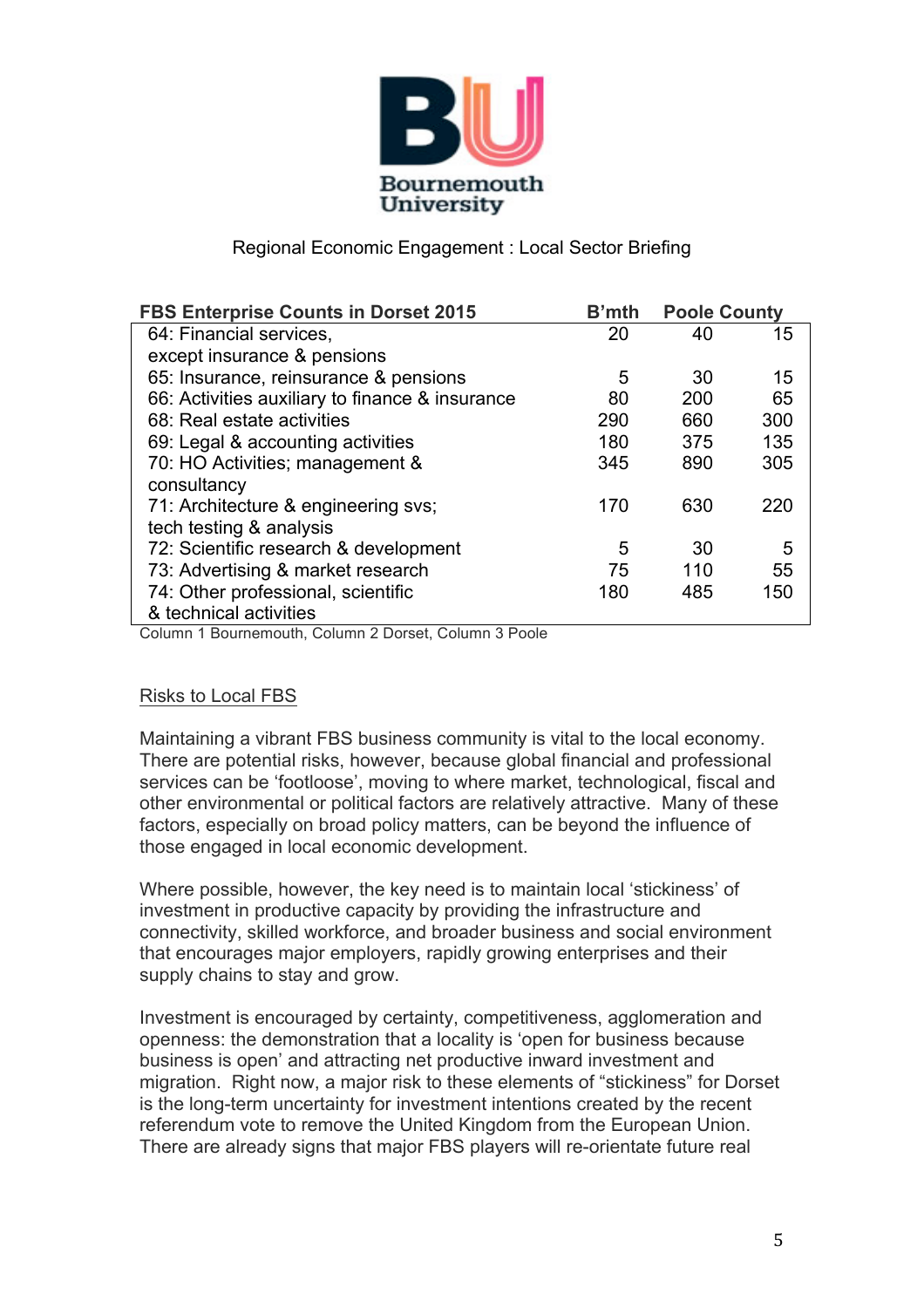

Regional Economic Engagement : Local Sector Briefing investment away from this country to elsewhere in the major EU financial countries/markets.

# Concluding Remarks

Dorset has significant FBS activities, largely matching those of the economy overall in share terms but with some important specific specialisms and characteristics, notably a tendency towards larger, more externally orientated constituents in the conurbation.

This spread creates a mutually reinforcing flow of workers and services, within and without, the local area that is highly responsive to 'events' in the broader economy and the policy background.

It also reveals a degree of 'beacon' and 'catalytic' behaviour<sup>4</sup> – the former shining a light on industrial 'best practice' for others in the industry and beyond to imitate and the latter providing a stimulus to creative and disruptive change: a key dynamic of growth in a modern economy.

The Dorset economy benefits from its FBS activities and development actors would do well to retain and develop capacity in FBS – a generator of high value activity and jobs. Local partners may not easily influence some of the global or national pressures that drive the process of growth and development in this sector. They can help, however, to create the conditions for relative 'stickiness' amongst key workers and decision makers by promoting an environment for sustainable growth.

Dorset's physical location is supportive in terms of its environmental wealth and connectivity. This helps to maintain a pool of talent and to drive investment forward.

There are some weaknesses, however, ranging from intense competition from the "City", with its networking and scale advantages, to workforce issues about SE costs and housing availability versus SW incomes and facilities. Dorset could usefully develop its agglomeration characteristics further to promote a viable 'cluster' of locally, nationally and globally successful businesses<sup>5</sup> that is networked to the wider FBS community yet resilient to change in its own right.

<sup>&</sup>lt;sup>4</sup> See my inaugural public lecture for development of these characteristics

<sup>5</sup> The South Coast Financial Services Centre of Excellence (SCFC – launched March 2015), building links in the industry across southern England, could yet prove to be an important initiative in this respect.